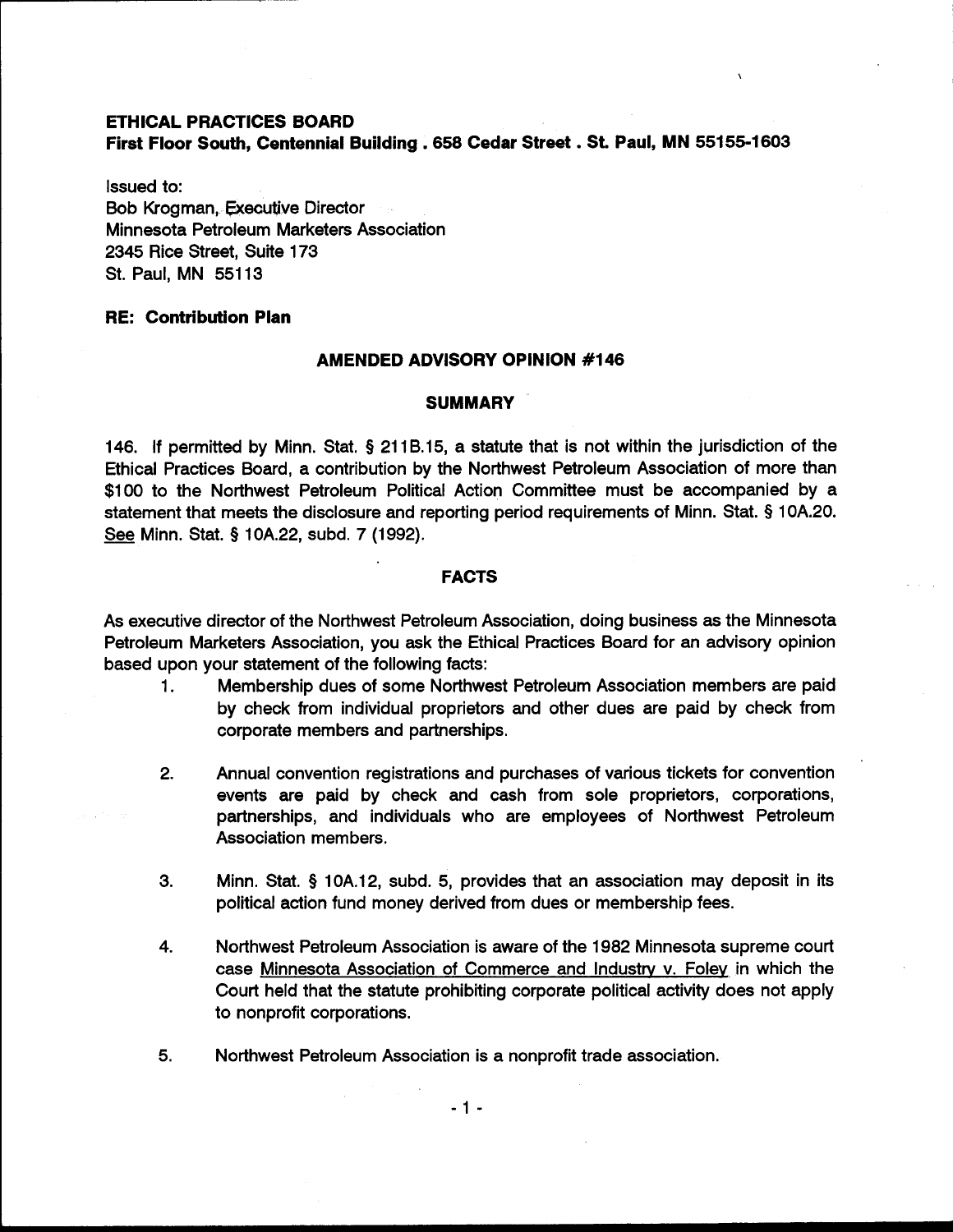Based on Minn. Stat. § 10A.12, subd. 5, and the Supreme Court case cited above 6. Northwest Petroleum Association is considering a contribution of surplus funds from dues and convention activities to the Northwest Petroleum Political Action Committee, a political committee registered with the Ethical Practices Board as #4-0069.

# **QUESTION**

May the Northwest Petroleum Association contribute surplus funds from its dues and convention activities to the Northwest Petroleum Political Action Committee?

# **OPINION**

The Board believes that the question posed by the Northwest Petroleum Association ("the Association") may be controlled by the provisions of Minn. Stat. § 211B.15, a statute that is not within the Board's jurisdiction and with regard to which the Board may no issue advisory opinions. However, the Association should be aware that Minn. Stat. § 211B.15, the statute relating to corporate political activity, is no longer in the form in which it existed at the time of the decision of the Minnesota Supreme Court in Minnesota Association of Commerce and Industry v. Foley, 316 N.W.2d 525 (Minn.1982). Amendments made by the Legislature in 1993 particularly affect application of the statute to the activities of nonprofit corporations, and the Association should carefully consider the effect of Minn. Stat. § 211B.15 on the proposed use of the Association's surplus funds as a contribution to the Northwest Petroleum Political Action Committee.

If the Association is satisfied that both the fact of a contribution to the Northwest Petroleum Political Action Committee and the source of the funds with which the contribution will be made are permitted by Minn. Stat. § 211B.15, the implications of the Association's contribution under Minn. Stat. Ch. 10A are as follows: Pursuant to Minn. Stat. § 10A.22, subd. 7 (1922), if the Association makes a contribution of more than \$100 to the Northwest Petroleum Political Action Committee, the Association must register a political fund with the Ethical Practices Board or furnish to the Northwest Petroleum Political Action Committee a statement that meets the disclosure and reporting period requirements of Minn. Stat. § 10A.20. The statement must be certified as true and correct by an officer of the Association and must be covered by at least the 30 days immediately preceding and including the date on which the contribution was made. The treasurer of the Northwest Petroleum Political Action Committee must include a copy of the Association's certified statement with the Committee's periodic report to the Board that discloses the contribution.

Issued:  $Qug. 12.1994$ 

Holahan, Jr., Chair **Ethical Practices Board** 

 $-2-$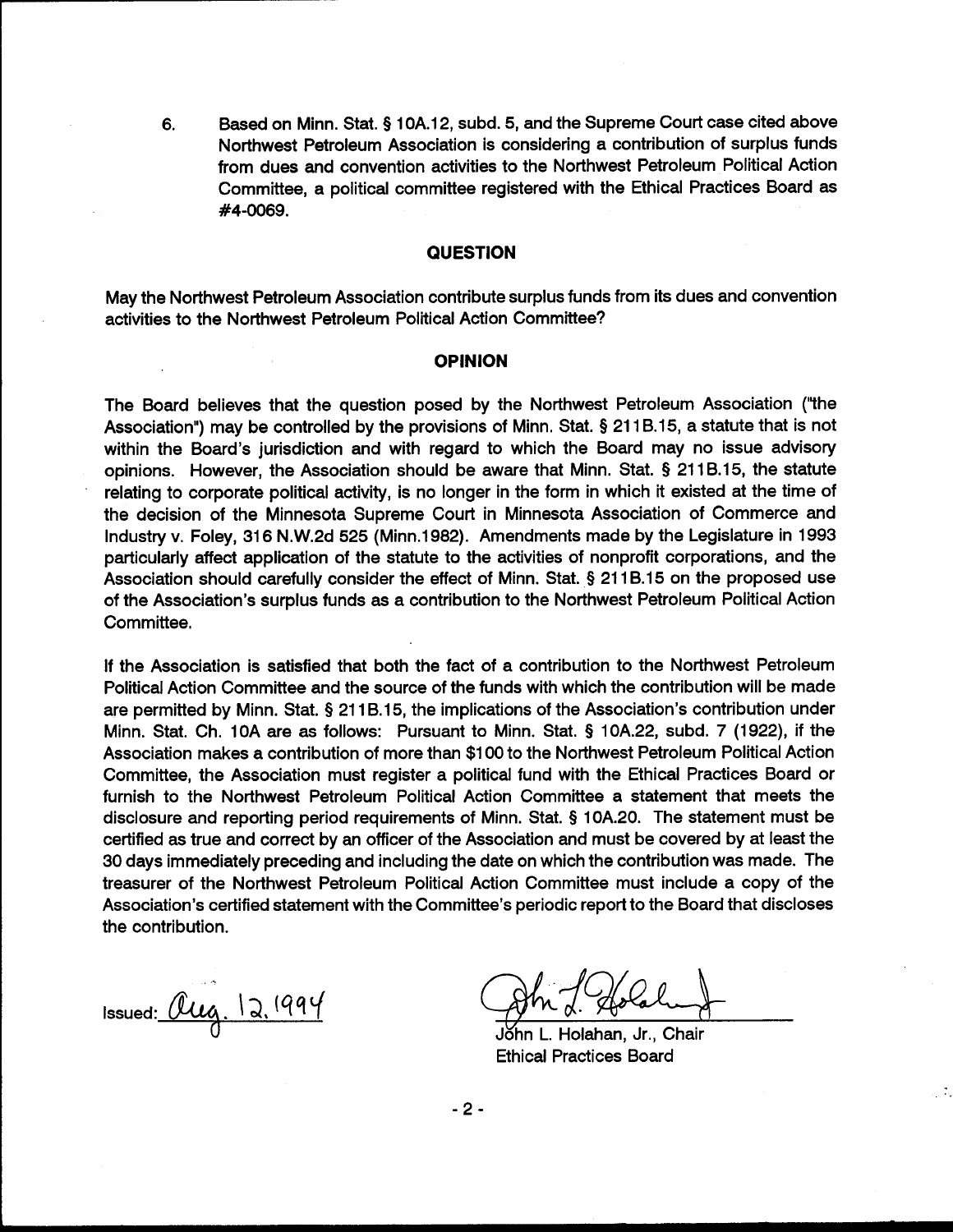#### **PERTINENT STATUTES**

Minn. Stat. § 10A.01 DEFINITIONS provides:

Subd. 3. "Association" means business, corporation, firm, partnership, committee, labor organization, club, or any other group of two or more persons, which includes more than an immediate family, acting in concert.

Subd. 15. "Political committee" means any association as defined in subdivision 3 whose major purpose is to influence the nomination or election of a candidate or to promote or defeat a ballot question.

Subd, 16. "Political fund" means any accumulation of dues or voluntary contributions by an association other than a political committee, which accumulation is collected or expended for the purpose of influencing the nomination or election of a candidate or to promote or defeat a ballot question.

Minn. Stat. § 10A.12 POLITICAL FUNDS provides:

 $\mathbf{1}$ 

Subdivision 1. No association other than a political committee shall transfer more than \$100 in aggregate in any one year to candidates or political committees or make any approved or independent expenditure to promote or defeat a ballot question unless the transfer or expenditure is made from a political fund.

Subd. 2. The contents of a political fund shall not be commingled with any other funds or with the personal funds of any officer or member of the fund.

Subd. 3. Each association which has a political fund shall elect or appoint a treasurer of the political fund.

Subd. 4. No contributions to the political fund shall be accepted and no expenditures or transfers from the political fund shall be made while the office of treasurer of the political fund is vacant.

Subd. 5. Notwithstanding subdivision 1, any association may, if not prohibited by other law, deposit in its political fund money derived from dues or membership fees. Pursuant to section 10A.20, the treasurer of the fund shall disclose the name of any member whose dues, membership fees and contributions deposited in the political fund together exceed \$100 in any one year.

Subd. 6. Any person who knowingly violates the provisions of this section is guilty of a misdemeanor.

Minn. Stat. § 10A.14 REGISTRATION OF POLITICAL COMMITTEES AND POLITICAL FUNDS provides:

Subdivision 1. The treasurer of a political committee or political fund shall register with the Board by filing a statement of organization no later than 14 days after the date upon which the committee or fund has made a contribution, received contributions or made expenditures in